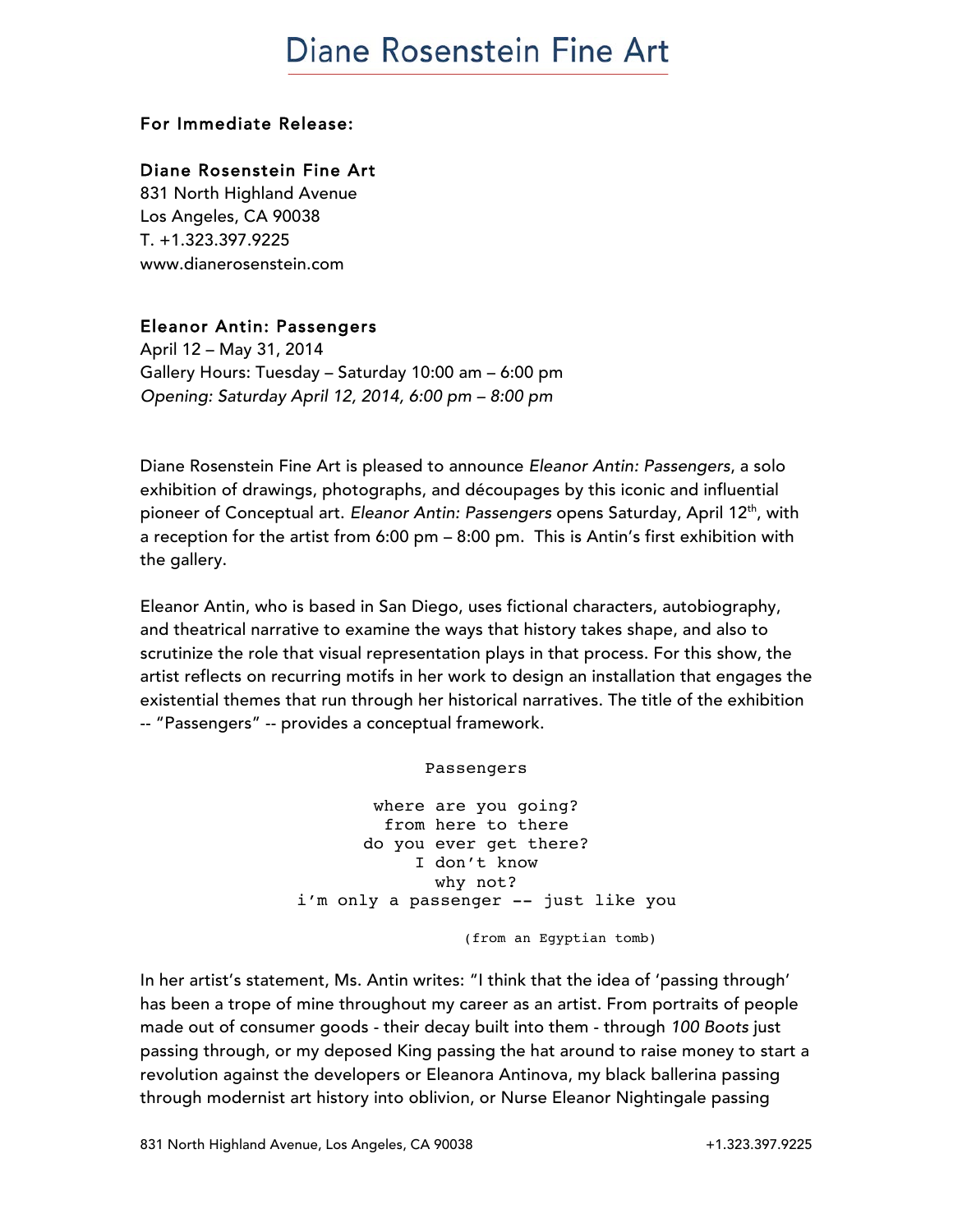### Diane Rosenstein Fine Art

through the Crimea bandaging the wounded and comforting the dying while Little Nurse Eleanor passes from bastard to bastard looking for true love, all the way back to the Roman past and its contemporary corollary, that train wreck, the American Empire, I've journeyed with my fellow passengers on our trip to nowhere."

*Passengers* presents an edited selection of drawings – in conversation with photographs -- that includes early "*Roissy"* collages (1967); costume drawings and stage sets from "Before The Revolution" (1975-78) and previously unseen pastels from "Dance of Death" (1974-75). Most of these works on paper have not been seen for decades; several are being presented for the first time. Even those familiar with Antin's work will find that these extraordinary watercolors, pastels, and découpages reveal a new dimension of an artist widely considered to be one of this country's foremost practitioners of Conceptual art.

The installation also has a prevalent photographic component (a key aspect of Antin's practice) that includes vintage prints from "Portrait of The King" (1972) and an editioned set of the fifty-one photographs that comprise "100 Boots" (1971-73/2005). The most recent work is a selection of color photographs from each of the "Historical Takes" series (2001-2007). These monumental works recreate scenes from ancient Greek and Roman empires through the screen of 19<sup>th</sup>-century neoclassical painting. One photograph, "Going Home," (from *Roman Allegories)," (2004),* revisits the scene of "100 Boots Facing The Sea," (1971), the very first image from that series: all of the players are standing at the shore, at the border between terra firma and what lies ahead.

*Eleanor Antin: Passengers* will be on view through May 31, 2014. A catalogue, with an essay by Hunter Drohojowska-Philp, will accompany the exhibition

A major survey exhibition, *Multiple Occupancy: Eleanor Antin's* Selves (curated by Emily Liebert for the Wallach Art Gallery, Columbia University), opens March 19<sup>th</sup> at the ICA/Boston through July 6, 2014.

Eleanor Antin (USA, b.1935) received a BA in creative writing and art at City College of New York (CCNY) in 1958. She uses fictional characters, autobiography and narrative to invent histories. In her performance-based video works, Antin uses roleplaying and artifice as conceptual devices, adopting archetypal personae in her theatrical dramatizations of identity and representation. Her work has been exhibited in solo shows at The Museum of Modern Art, New York; Whitney Museum of American Art, New York; the Museum of Contemporary Art, San Diego, CA; and the Ronald Feldman Gallery, New York, among others. Antin has also participated in many group exhibitions, at venues such as the Brooklyn Museum, New York; San Francisco Museum of Modern Art; Centre Pompidou, Paris; Documenta 12, Kassel, Germany;

831 North Highland Avenue, Los Angeles, CA 90038 +1.323.397.9225